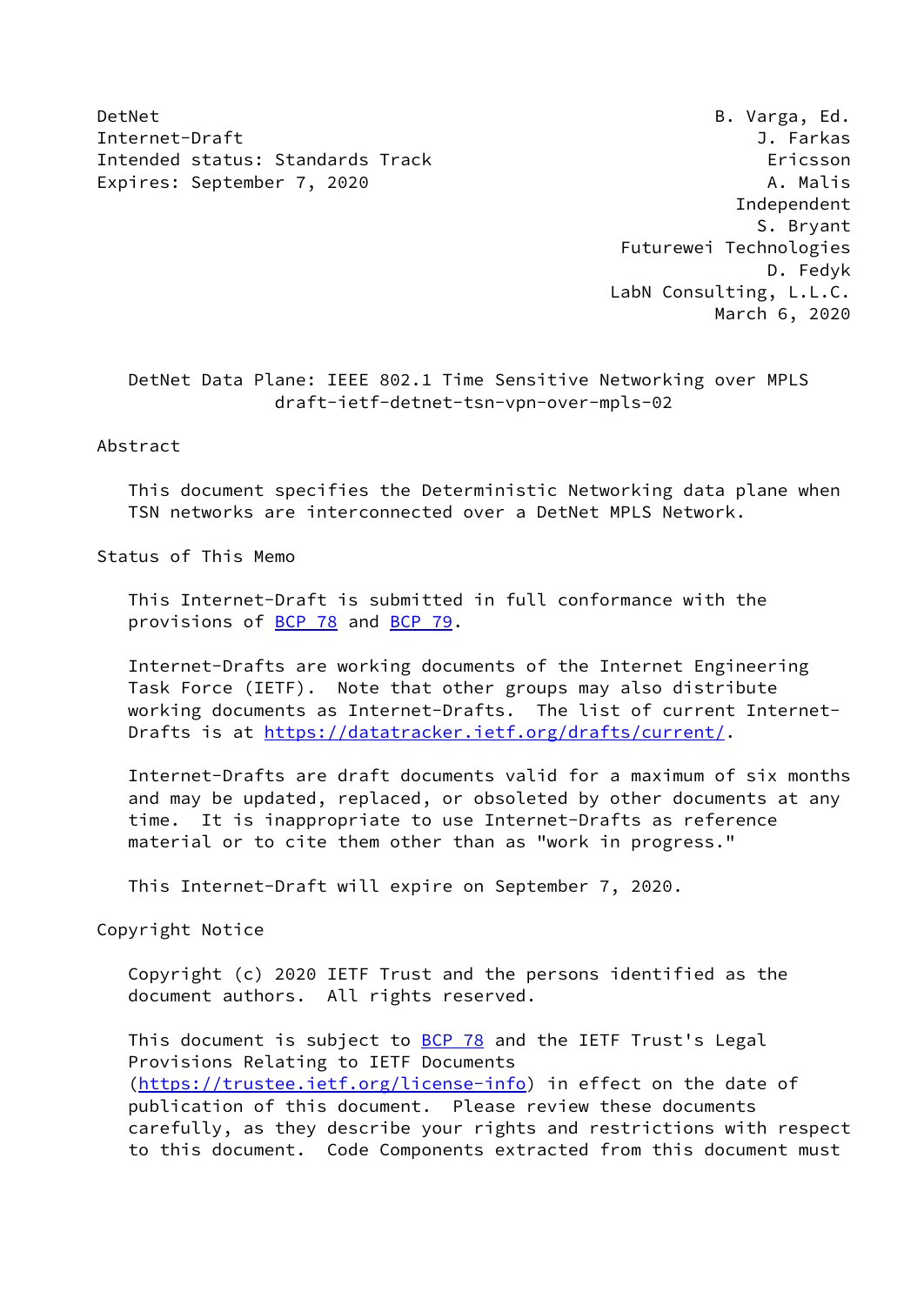<span id="page-1-1"></span>

| Internet-Draft | TSN over DetNet MPLS |  |  | March 2020 |  |
|----------------|----------------------|--|--|------------|--|
|----------------|----------------------|--|--|------------|--|

 include Simplified BSD License text as described in Section 4.e of the Trust Legal Provisions and are provided without warranty as described in the Simplified BSD License.

## Table of Contents

|                                                                                                                                                                                                                                                                                                                                                                                                                                                                                                               | $\overline{2}$  |
|---------------------------------------------------------------------------------------------------------------------------------------------------------------------------------------------------------------------------------------------------------------------------------------------------------------------------------------------------------------------------------------------------------------------------------------------------------------------------------------------------------------|-----------------|
| 2.                                                                                                                                                                                                                                                                                                                                                                                                                                                                                                            |                 |
| $2.1$ . Terms Used in This Document                                                                                                                                                                                                                                                                                                                                                                                                                                                                           | $\frac{3}{3}$   |
|                                                                                                                                                                                                                                                                                                                                                                                                                                                                                                               |                 |
|                                                                                                                                                                                                                                                                                                                                                                                                                                                                                                               | $\overline{4}$  |
| IEEE 802.1 TSN Over DetNet MPLS Data Plane Scenario<br>3.                                                                                                                                                                                                                                                                                                                                                                                                                                                     | $\overline{4}$  |
|                                                                                                                                                                                                                                                                                                                                                                                                                                                                                                               | $\underline{6}$ |
| 4.1.                                                                                                                                                                                                                                                                                                                                                                                                                                                                                                          | $\underline{6}$ |
| TSN over DetNet MPLS Encapsulation<br>4.2.                                                                                                                                                                                                                                                                                                                                                                                                                                                                    | $\overline{1}$  |
| 5. TSN over MPLS Data Plane Procedures                                                                                                                                                                                                                                                                                                                                                                                                                                                                        | 8               |
| Edge Node TSN Procedures<br>5.1.                                                                                                                                                                                                                                                                                                                                                                                                                                                                              | 8               |
| 5.2. Edge Node DetNet Service Proxy Procedures                                                                                                                                                                                                                                                                                                                                                                                                                                                                | 9               |
| Edge Node DetNet Service and Forwarding Sub-Layer<br>5.3.                                                                                                                                                                                                                                                                                                                                                                                                                                                     |                 |
|                                                                                                                                                                                                                                                                                                                                                                                                                                                                                                               | 10              |
| Controller Plane (Management and Control) Considerations<br>6.                                                                                                                                                                                                                                                                                                                                                                                                                                                | 11              |
| $\mathbf{I}$ .                                                                                                                                                                                                                                                                                                                                                                                                                                                                                                | 12              |
| 8.                                                                                                                                                                                                                                                                                                                                                                                                                                                                                                            | 12              |
| 9.                                                                                                                                                                                                                                                                                                                                                                                                                                                                                                            | 12              |
|                                                                                                                                                                                                                                                                                                                                                                                                                                                                                                               | 13              |
| 10.1.                                                                                                                                                                                                                                                                                                                                                                                                                                                                                                         | 13              |
| Informative References<br>10.2.                                                                                                                                                                                                                                                                                                                                                                                                                                                                               | 13              |
| Authors' Addresses<br>$\mathbf{r}^{\mathsf{T}} \cdot \mathbf{r}^{\mathsf{T}} \cdot \mathbf{r}^{\mathsf{T}} \cdot \mathbf{r}^{\mathsf{T}} \cdot \mathbf{r}^{\mathsf{T}} \cdot \mathbf{r}^{\mathsf{T}} \cdot \mathbf{r}^{\mathsf{T}} \cdot \mathbf{r}^{\mathsf{T}} \cdot \mathbf{r}^{\mathsf{T}} \cdot \mathbf{r}^{\mathsf{T}} \cdot \mathbf{r}^{\mathsf{T}} \cdot \mathbf{r}^{\mathsf{T}} \cdot \mathbf{r}^{\mathsf{T}} \cdot \mathbf{r}^{\mathsf{T}} \cdot \mathbf{r}^{\mathsf{T}} \cdot \mathbf{r}^{\mathsf$ | 14              |
|                                                                                                                                                                                                                                                                                                                                                                                                                                                                                                               |                 |

# <span id="page-1-0"></span>[1](#page-1-0). Introduction

 The Time-Sensitive Networking Task Group (TSN TG) within IEEE 802.1 Working Group deals with deterministic services through IEEE 802 networks. Deterministic Networking (DetNet) defined by IETF is a service that can be offered by a L3 network to DetNet flows. General background and concepts of DetNet can be found in [[RFC8655](https://datatracker.ietf.org/doc/pdf/rfc8655)].

 This document specifies the use of a DetNet MPLS network to interconnect TSN nodes/network segments. DetNet MPLS data plane is defined in [[I-D.ietf-detnet-mpls\]](#page-13-6).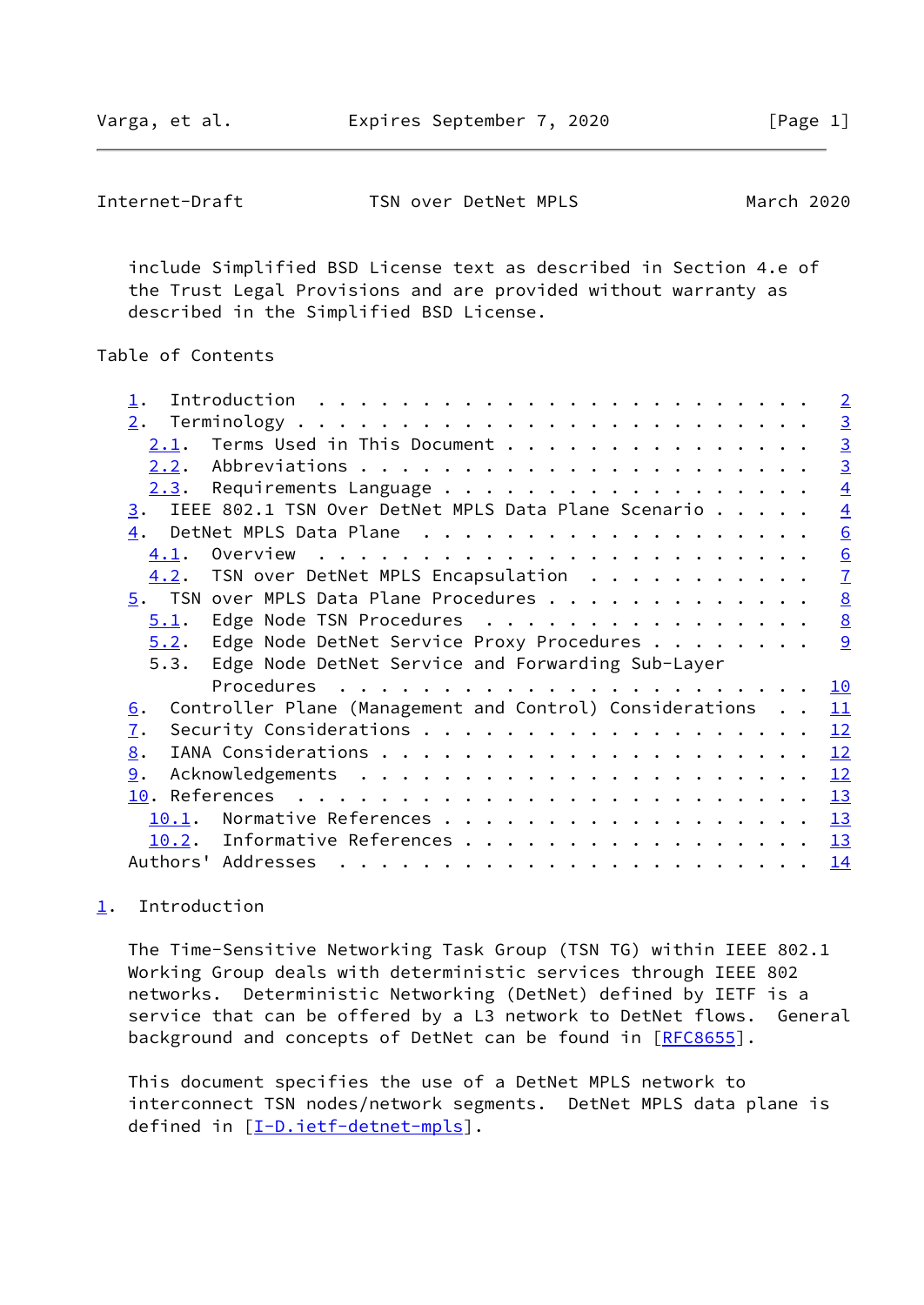Varga, et al. **Expires September 7, 2020** [Page 2]

<span id="page-2-1"></span>Internet-Draft TSN over DetNet MPLS March 2020

### <span id="page-2-0"></span>[2](#page-2-0). Terminology

<span id="page-2-2"></span>[2.1](#page-2-2). Terms Used in This Document

 This document uses the terminology and concepts established in the DetNet architecture [\[RFC8655](https://datatracker.ietf.org/doc/pdf/rfc8655)] and [\[I-D.ietf-detnet-data-plane-framework](#page-14-2)], and [\[I-D.ietf-detnet-mpls](#page-13-6)]. The reader is assumed to be familiar with these documents and their terminology.

### <span id="page-2-3"></span>[2.2](#page-2-3). Abbreviations

The following abbreviations are used in this document:

| AC             | Attachment Circuit.                                                 |
|----------------|---------------------------------------------------------------------|
| <b>CE</b>      | Customer Edge equipment.                                            |
| <b>CW</b>      | Control Word.                                                       |
| DetNet         | Deterministic Networking.                                           |
| DF             | DetNet Flow.                                                        |
| <b>FRER</b>    | Frame Replication and Elimination for Redundancy (TSN<br>function). |
| L2             | Layer 2.                                                            |
| L2VPN          | Layer 2 Virtual Private Network.                                    |
| L <sub>3</sub> | Layer 3.                                                            |
| <b>LSR</b>     | Label Switching Router.                                             |
| <b>MPLS</b>    | Multiprotocol Label Switching.                                      |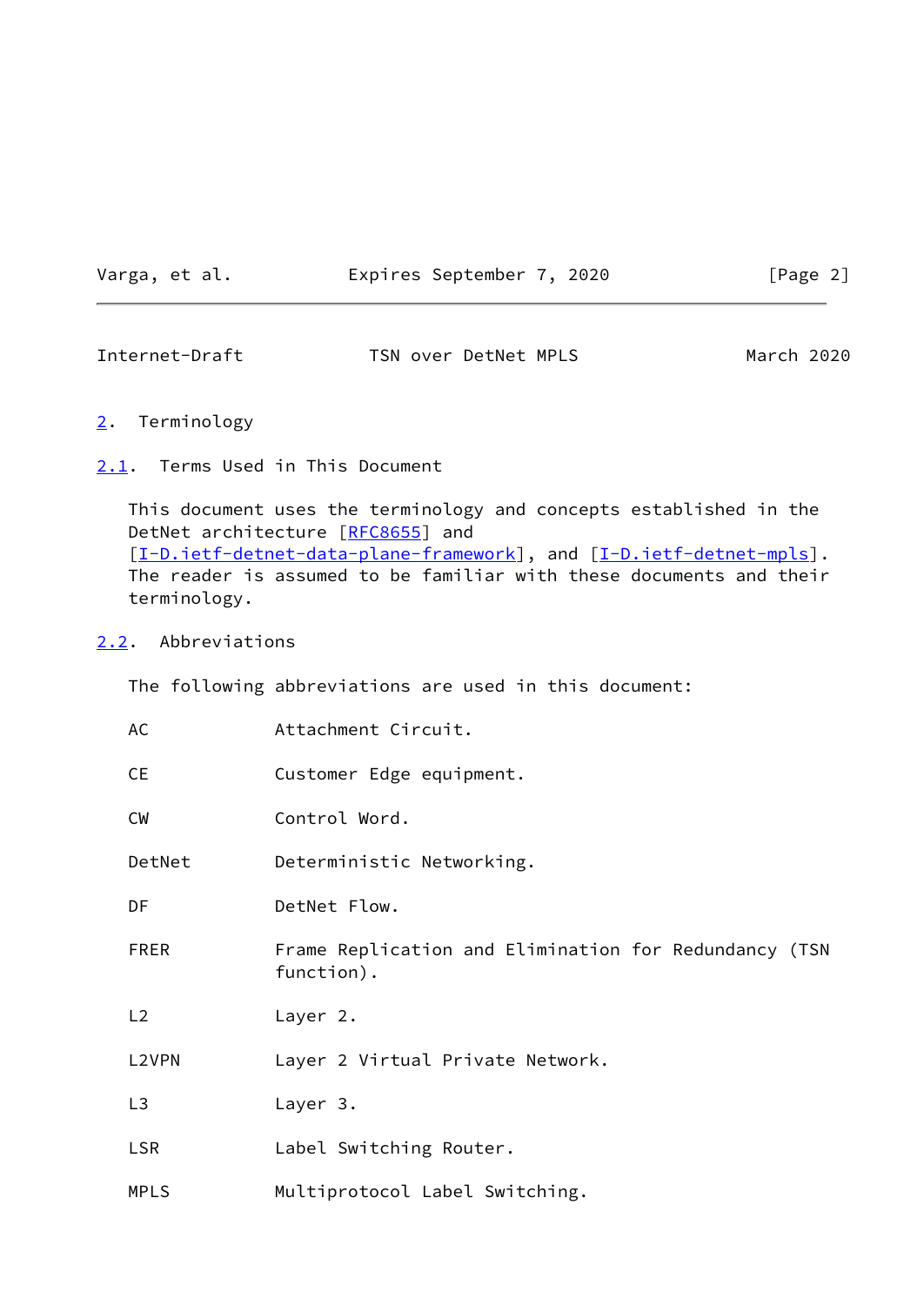| MPLS-TE        | Multiprotocol Label Switching - Traffic Engineering.    |            |  |  |  |
|----------------|---------------------------------------------------------|------------|--|--|--|
| MPLS-TP        | Multiprotocol Label Switching - Transport Profile.      |            |  |  |  |
| <b>NSP</b>     | Native Service Processing.                              |            |  |  |  |
| <b>OAM</b>     | Operations, Administration, and Maintenance.            |            |  |  |  |
| <b>PE</b>      | Provider Edge.                                          |            |  |  |  |
| <b>PREOF</b>   | Packet Replication, Elimination and Ordering Functions. |            |  |  |  |
|                |                                                         |            |  |  |  |
| Varga, et al.  | Expires September 7, 2020                               | [Page 3]   |  |  |  |
| Internet-Draft | TSN over DetNet MPLS                                    | March 2020 |  |  |  |
| PW             | PseudoWire.                                             |            |  |  |  |
| $S-PE$         | Switching Provider Edge.                                |            |  |  |  |
| $T-PE$         | Terminating Provider Edge.                              |            |  |  |  |

- <span id="page-3-1"></span>TSN Time-Sensitive Network.
- <span id="page-3-0"></span>[2.3](#page-3-0). Requirements Language

 The key words "MUST", "MUST NOT", "REQUIRED", "SHALL", "SHALL NOT", "SHOULD", "SHOULD NOT", "RECOMMENDED", "NOT RECOMMENDED", "MAY", and "OPTIONAL" in this document are to be interpreted as described in [BCP](https://datatracker.ietf.org/doc/pdf/bcp14) [14](https://datatracker.ietf.org/doc/pdf/bcp14) [[RFC2119\]](https://datatracker.ietf.org/doc/pdf/rfc2119) [\[RFC8174](https://datatracker.ietf.org/doc/pdf/rfc8174)] when, and only when, they appear in all capitals, as shown here.

<span id="page-3-2"></span>[3](#page-3-2). IEEE 802.1 TSN Over DetNet MPLS Data Plane Scenario

 Figure 1 shows IEEE 802.1 TSN end stations operating over a TSN aware DetNet service running over an MPLS network. DetNet Edge Nodes sit at the boundary of a DetNet domain. They are responsible for mapping non-DetNet aware L2 traffic to DetNet services. They also support the imposition and disposition of the required DetNet encapsulation. These are functionally similar to pseudowire (PW) Terminating Provider Edge (T-PE) nodes which use MPLS-TE LSPs. In this example TSN Streams are simple applicaions over DetNet flows. The specific of this operation are discussed later in this document.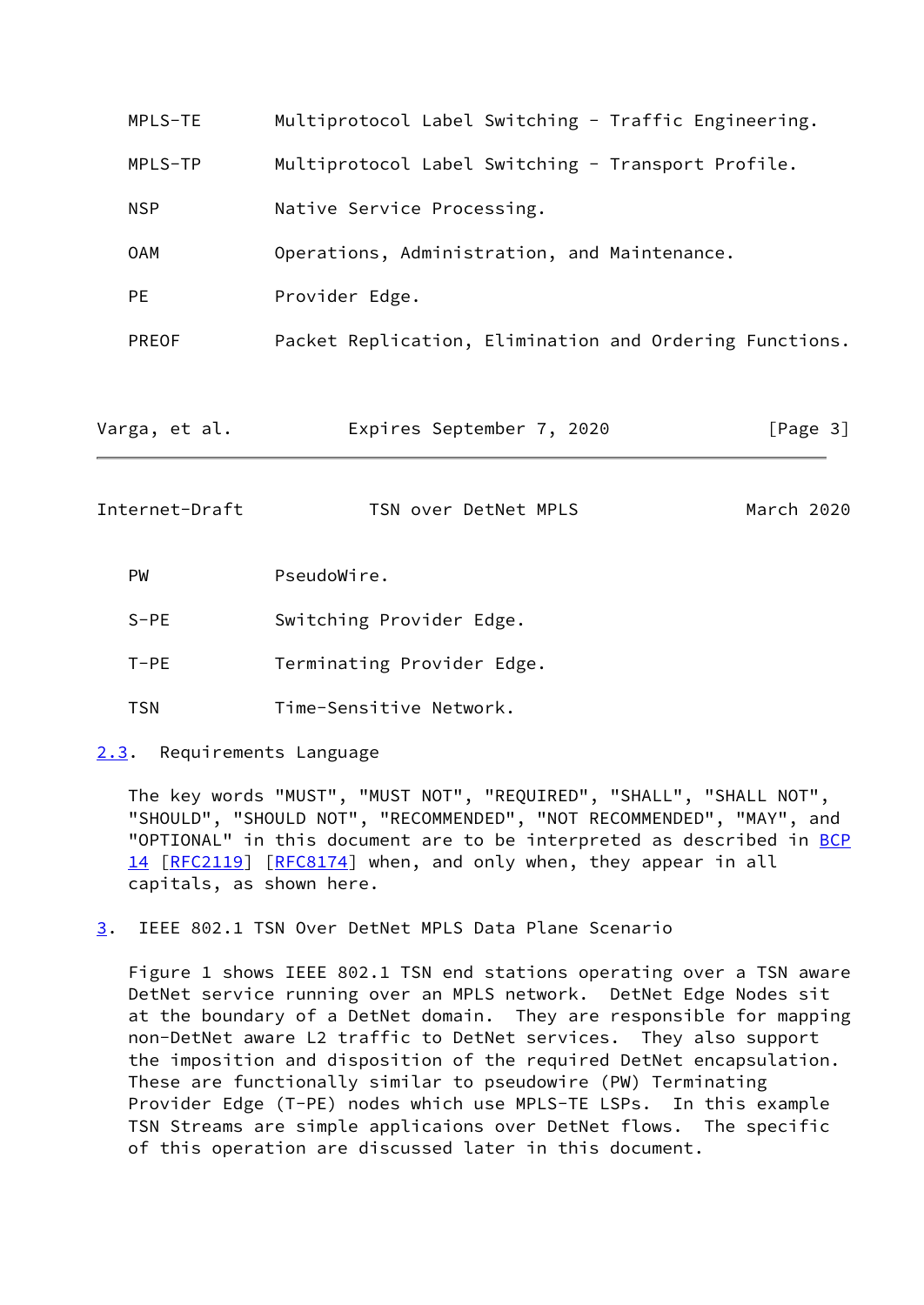|                         |                | Varga, et al.             Expires September 7, 2020                                                                                                                                                                                                                                           |                                              | [Page 4]                   |
|-------------------------|----------------|-----------------------------------------------------------------------------------------------------------------------------------------------------------------------------------------------------------------------------------------------------------------------------------------------|----------------------------------------------|----------------------------|
| Internet-Draft          |                | TSN over DetNet MPLS                                                                                                                                                                                                                                                                          |                                              | March 2020                 |
| <b>TSN</b>              |                | End System Node Node Node Node End System<br>$(T-PE)$ $(LSR)$ $(T-PE)$                                                                                                                                                                                                                        |                                              | <b>TSN</b>                 |
| +----------+<br>Applic. |                | TSN   <--------End to End TSN Service--------->   TSN                                                                                                                                                                                                                                         |                                              | $ $ Applic. $ $            |
|                         | ----------+ ++ | $\begin{array}{ccccccc}   &   &   &   \text{TSN}   &   \text{Svc}   & & &   \text{Svc}   &   \text{TSN}   &   & &   \text{Svc}   &   \text{TSN}   &   & &   \text{Svc}   &   \text{TSN}   &   &   \end{array}$                                                                                | $+ \ldots \ldots \ldots + \ldots + \ldots +$ |                            |
|                         |                | L2     L2   Fwd   Forwarding   Fwd   L2     L2                                                                                                                                                                                                                                                |                                              |                            |
|                         |                | +------,---+ +-,-+ +-,-+   +---,----,-+   +--,-+ +---,-------+<br>: Link : / ,-----. \ : Link : / ,-----. \<br>$+ \ldots \ldots \ldots +$ $+  \lceil$ Sub $\rceil - +$ $+ \ldots \ldots +$ $+  \lceil$ TSN $\rceil - +$<br>[Network]<br>$\sum_{n=1}^{\infty}$<br> <------ DetNet MPLS ------> |                                              | [Network]<br>$5 - - - - 1$ |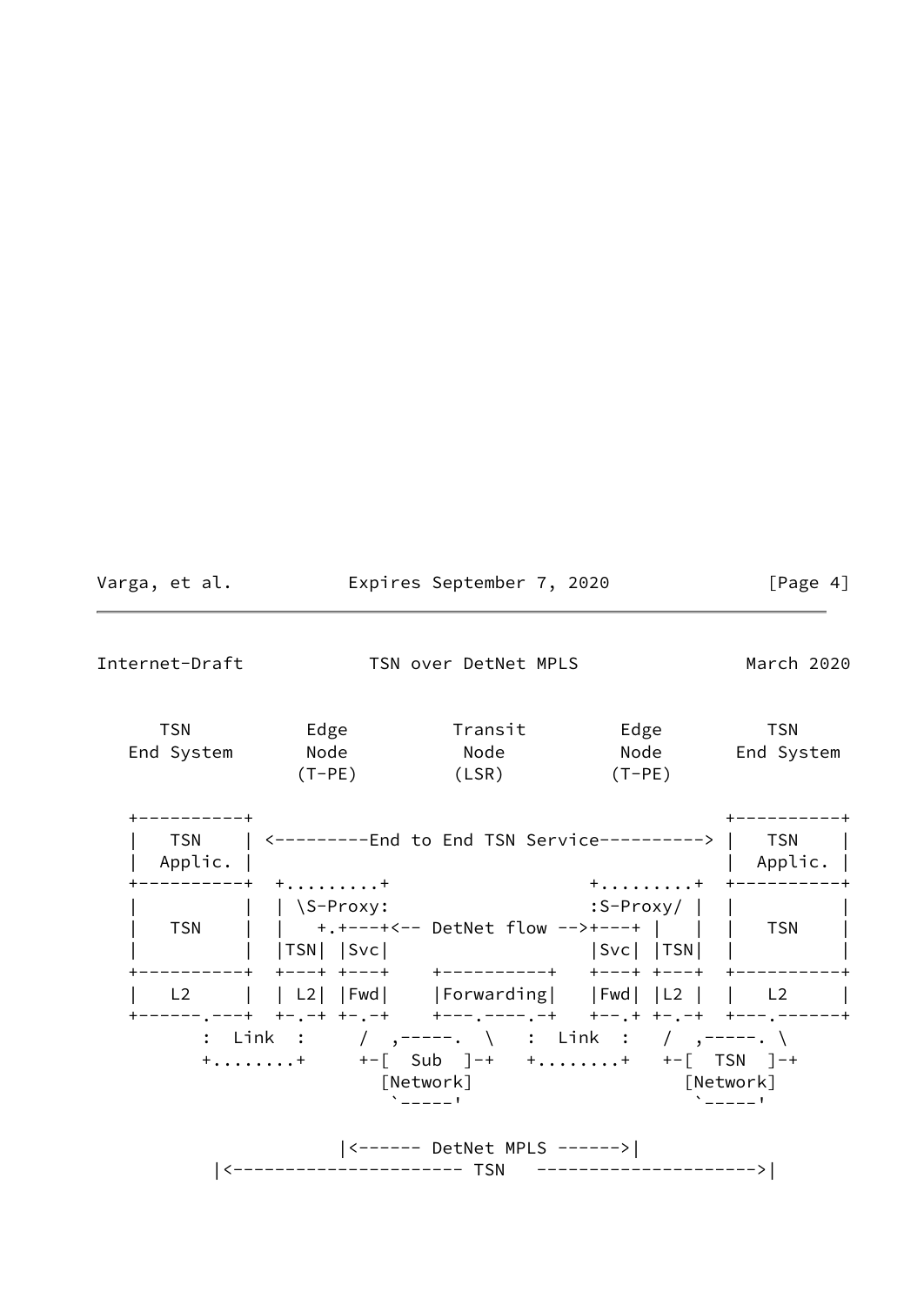### Figure 1: A TSN over DetNet MPLS Enabled Network

 In this example, edge nodes provide a service proxy function that "associates" the DetNet flows and native flows (i.e., TSN Streams) at the edge of the DetNet domain. TSN streams are treated as App-flows for DetNet. The whole DetNet domain behaves as a TSN relay node for the TSN streams. The service proxy behaves as a port of that TSN relay node.

 Figure 2 illustrates how DetNet can provide services for IEEE 802.1 TSN end systems, CE1 and CE2, over a DetNet enabled MPLS network. Edge nodes, E1 and E2, insert and remove required DetNet data plane encapsulation. The 'X' in the edge nodes and relay node, R1, represent a potential DetNet compound flow packet replication and elimination point. This conceptually parallels L2VPN services, and could leverage existing related solutions as discussed below.

| Varga, et al. | Expires September 7, 2020 | [Page 5] |
|---------------|---------------------------|----------|
|               |                           |          |

<span id="page-5-0"></span>Internet-Draft TSN over DetNet MPLS March 2020

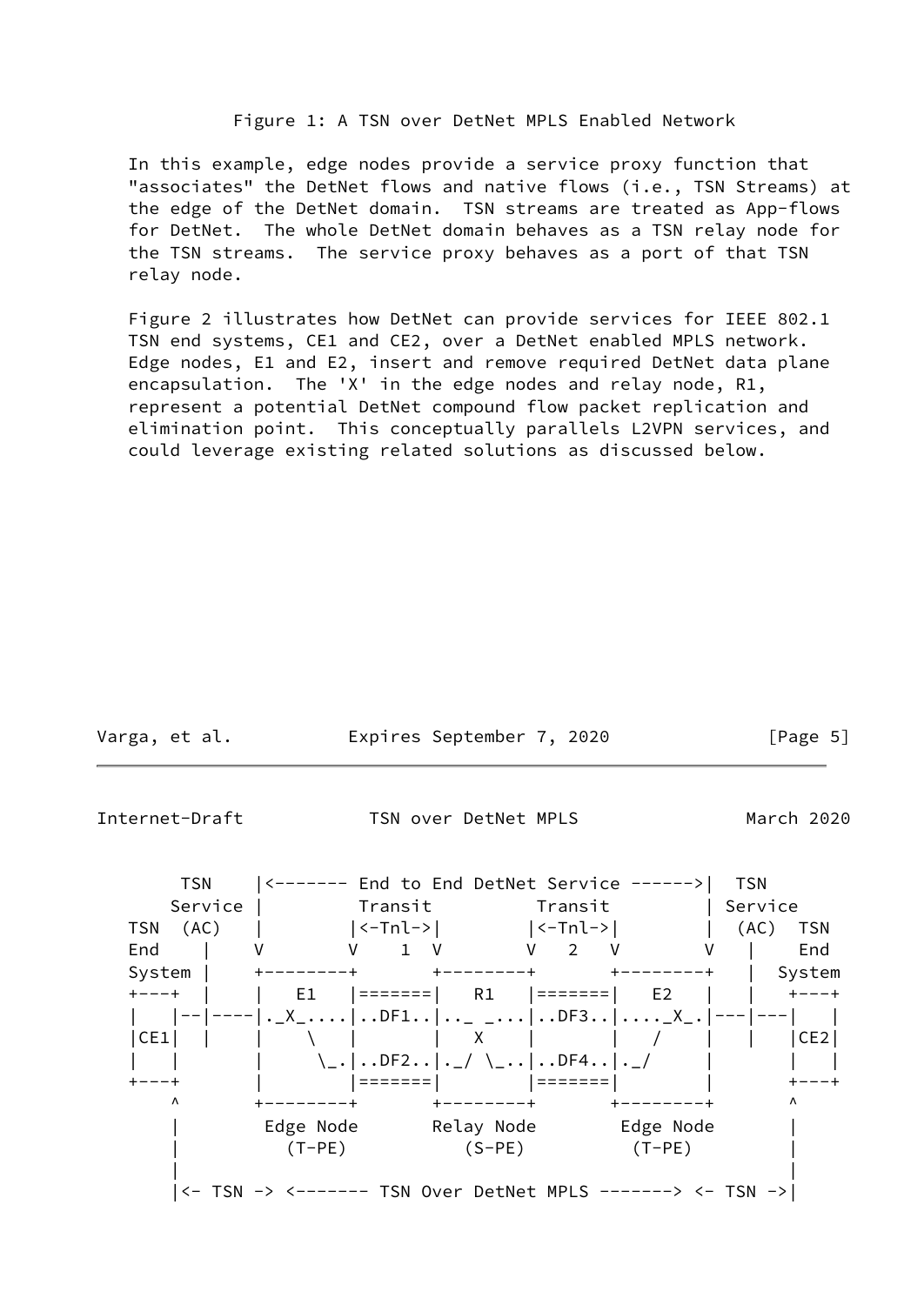```
 | |
|<-------- Time Sensitive Networking (TSN) Service ------->|
```
 X = Service protection DFx = DetNet member flow x over a TE LSP

Figure 2: IEEE 802.1TSN Over DetNet

#### <span id="page-6-0"></span>[4](#page-6-0). DetNet MPLS Data Plane

<span id="page-6-1"></span>[4.1](#page-6-1). Overview

The basic approach defined in  $[I-D.iett-detnet-mpls]$  supports the DetNet service sub-layer based on existing pseudowire (PW) encapsulations and mechanisms, and supports the DetNet forwarding sub-layer based on existing MPLS Traffic Engineering encapsulations and mechanisms.

 A node operating on a DetNet flow in the Detnet service sub-layer, i.e. a node processing a DetNet packet which has the S-Label as top of stack uses the local context associated with that S-Label, for example a received F-Label, to determine what local DetNet operation(s) are applied to that packet. An S-Label may be unique when taken from the platform label space  $[REC3031]$ , which would enable correct DetNet flow identification regardless of which input interface or LSP the packet arrives on. The service sub-layer functions (i.e., PREOF) use a DetNet control word (d-CW).

 The DetNet MPLS data plane builds on MPLS Traffic Engineering encapsulations and mechanisms to provide a forwarding sub-layer that is responsible for providing resource allocation and explicit routes.

| Varga, et al. | Expires September 7, 2020 | [Page 6] |
|---------------|---------------------------|----------|
|               |                           |          |

<span id="page-6-2"></span>

Internet-Draft TSN over DetNet MPLS March 2020

 The forwarding sub-layer is supported by one or more forwarding labels (F-Labels).

 DetNet edge/relay nodes are DetNet service sub-layer aware, understand the particular needs of DetNet flows and provide both DetNet service and forwarding sub-layer functions. They add, remove and process d-CWs, S-Labels and F-labels as needed. MPLS enabled DetNet nodes can enhance the reliability of delivery by enabling the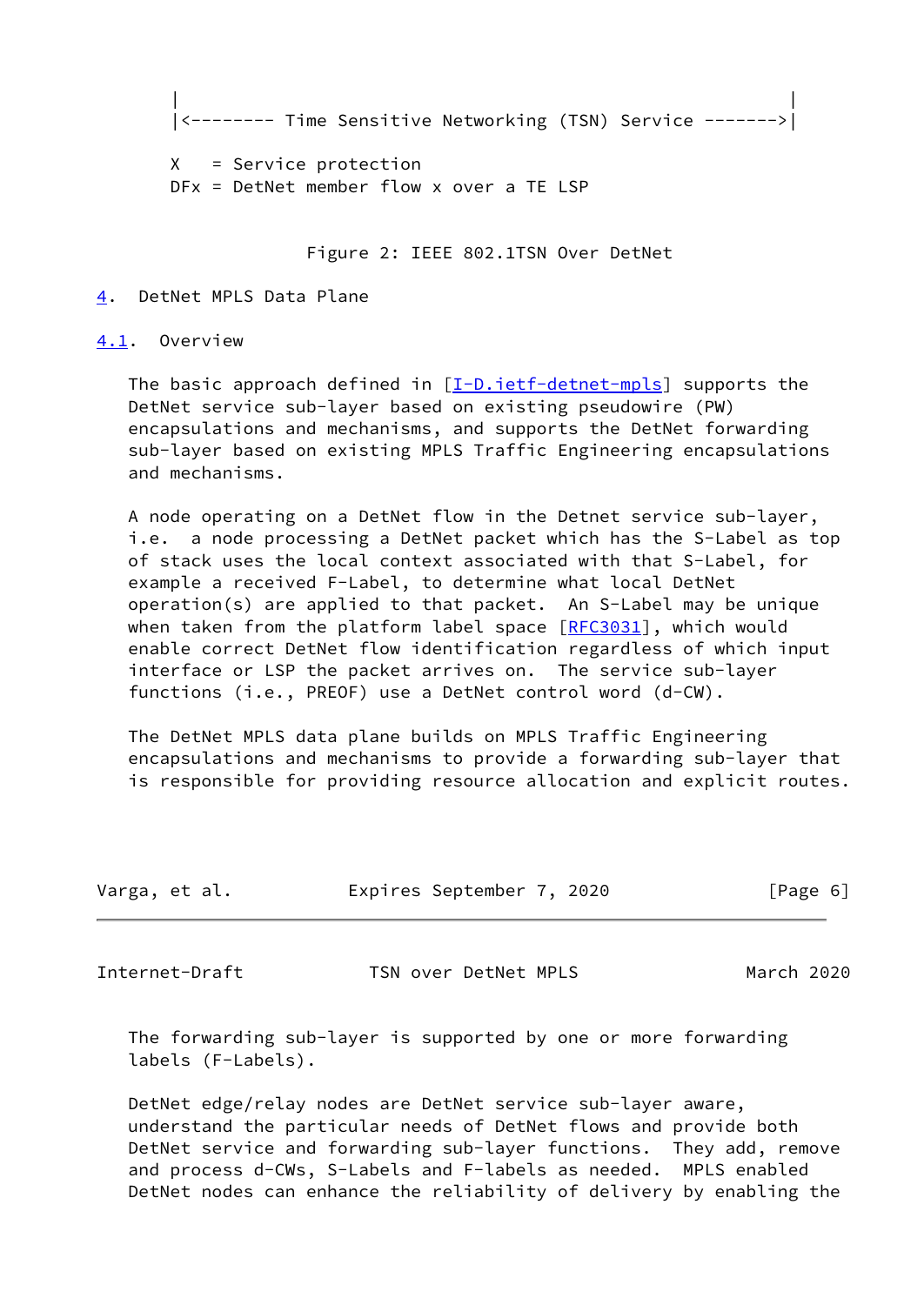replication of packets where multiple copies, possibly over multiple paths, are forwarded through the DetNet domain. They can also eliminate surplus previously replicated copies of DetNet packets. MPLS (DetNet) nodes also include DetNet forwarding sub-layer functions, support for notably explicit routes, and resources allocation to eliminate (or reduce) congestion loss and jitter.

 DetNet transit nodes reside wholly within a DetNet domain, and also provide DetNet forwarding sub-layer functions in accordance with the performance required by a DetNet flow carried over an LSP. Unlike other DetNet node types, transit nodes provide no service sub-layer processing.

<span id="page-7-0"></span>[4.2](#page-7-0). TSN over DetNet MPLS Encapsulation

 The basic encapsulation approach is to treat a TSN Stream as an app flow from the DetNet MPLS perspective. The corresponding example shown in Figure 3.

| $/->$<br>$App-Flow < -+$                                  | -----+<br>X<br>-+                            | $\ddot{}$<br>+------<br>$\vert$ $\vert$ $\vert$ $\vert$ $\vert$ $\vert$<br>$+ - - - - - +$ | <b>TSN</b><br>+-----<br>    X  <- Appli<br>cation<br>$+ - - - - - +$ | $\Lambda$ $\Lambda$<br>$\ddot{\cdot}$ :<br>: :(1) |
|-----------------------------------------------------------|----------------------------------------------|--------------------------------------------------------------------------------------------|----------------------------------------------------------------------|---------------------------------------------------|
| for MPLS                                                  | $ TSN-L2 $                                   | $ TSN-L2 $ $ TSN-L2 $<br>キニニニニニニ+<br>  d-CW     d-CW     d-CW                              | <b>--+======+-</b>                                                   | $:$ $\vee$                                        |
| DetNet-MPLS                                               | ------+<br> Labels                           | $+ - - - - - +$<br> Labels                                                                 | ナーーーーーー<br> Labels                                                   | :(2)<br>v                                         |
| Link/Sub-Network                                          | L <sub>2</sub><br>$\mathbf{L}$<br>-+<br>---- | $ $ TSN<br>$\pm$                                                                           | <b>UDP</b><br>$+ \cdot$<br>ΙP                                        |                                                   |
|                                                           |                                              |                                                                                            | L <sub>2</sub>                                                       |                                                   |
| TSN Stream<br>(1)                                         |                                              |                                                                                            |                                                                      |                                                   |
| $\sim$<br>$R \cup M$ $\cup$ $M \cap R$ $\subset$ $R \cap$ |                                              |                                                                                            |                                                                      |                                                   |

(2) DetNet MPLS Flow

Figure 3: Example TSN over MPLS Encapsulation Formats

Varga, et al. **Expires September 7, 2020** [Page 7]

<span id="page-7-1"></span>

| Internet-Draft | TSN over DetNet MPLS | March 2020 |  |
|----------------|----------------------|------------|--|
|                |                      |            |  |

In the figure, "Application" indicates the application payload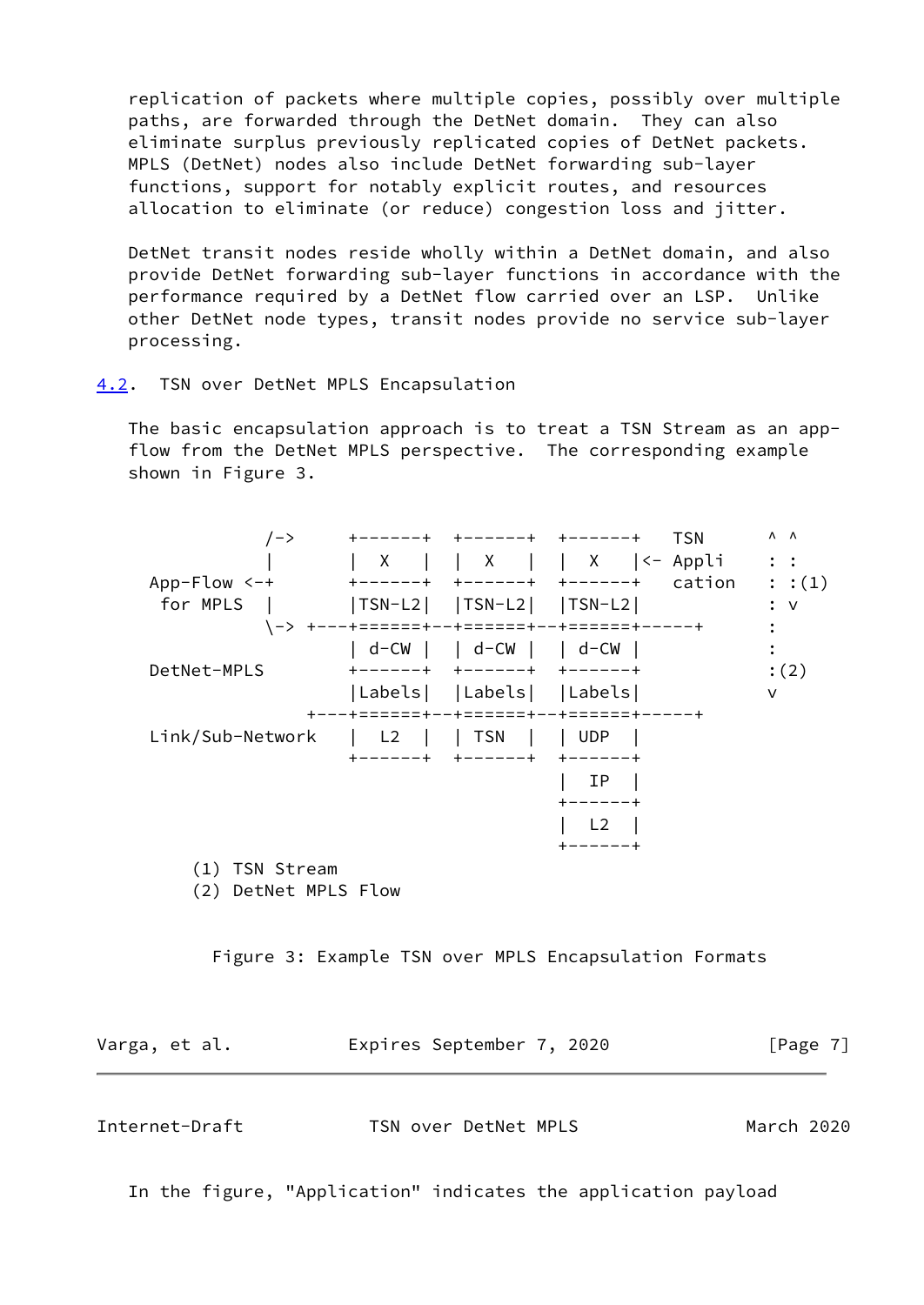carried by the TSN network. "MPLS App-Flow" indicates that the TSN Stream is the payload from the perspective of the DetNet MPLS data plane defined in [\[I-D.ietf-detnet-mpls](#page-13-6)]. A single DetNet MPLS flow can aggregate multiple TSN Streams.

<span id="page-8-0"></span>[5](#page-8-0). TSN over MPLS Data Plane Procedures

 Description of Edge Nodes procedures and functions for TSN over DetNet MPLS scenario follows the concept of [\[RFC3985](https://datatracker.ietf.org/doc/pdf/rfc3985)] and covers the Edge Nodes components shown on Figure 1. In this section the following procedures of DetNet Edge Nodes are described:

- o TSN related [\(Section 5.1](#page-8-1))
- o DetNet Service Proxy [\(Section 5.2](#page-9-0))
- o DetNet service and forwarding sub-layer ([Section 5.3\)](#page-10-1)

 The sub-sections describe procedures for forwarding packets by DetNet Edge nodes, where such packets are received from either directly connected CEs (TSN nodes) or some other DetNet Edge nodes.

### <span id="page-8-1"></span>[5.1](#page-8-1). Edge Node TSN Procedures

 The Time-Sensitive Networking (TSN) Task Group of the IEEE 802.1 Working Group have defined (and are defining) a number of amendments to IEEE 802.1Q [\[IEEE8021Q](#page-14-3)] that provide zero congestion loss and bounded latency in bridged networks. IEEE 802.1CB [[IEEE8021CB\]](#page-14-4) defines packet replication and elimination functions for a TSN network.

 TSN specific functions are executed on the data received by the DetNet Edge Node from the connected CE before forwarded to connected CE(s) or presentation to the DetNet Service Proxy function for transmission across the DetNet domain, or on the data received from a DetNet PW by a PE before it is output on the Attachment Circuit(s)  $(AC)$ .

 TSN specific function(s) of Edge Nodes (T-PE) are belonging to the native service processing (NSP) [\[RFC3985](https://datatracker.ietf.org/doc/pdf/rfc3985)] block. This is similar to other functionalities being defined by standard bodies other than the IETF (for example in case of Ethernet: stripping, overwriting or adding VLAN tags, etc.). Depending on the TSN role of the Edge Node in the end-to-end TSN service selected TSN functions must be supported.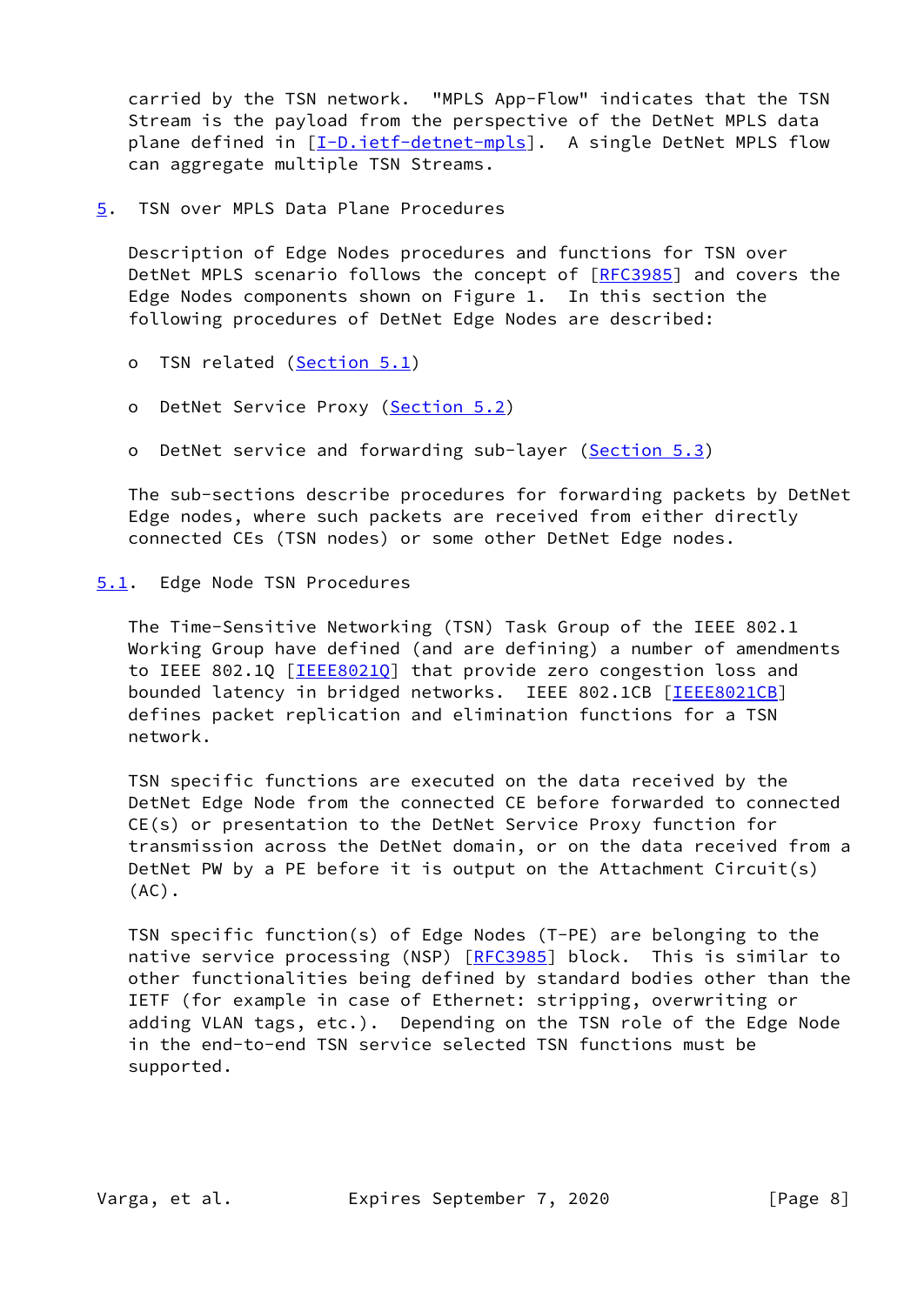<span id="page-9-1"></span>Internet-Draft TSN over DetNet MPLS March 2020

 When a PE receives a packet from a CE, on a given AC with DetNet service, it MUST first check via Stream Identification whether the packet belongs to a configured TSN Stream (i.e., App-flow from DetNet perspective). If no Stream ID is matched and no other (VPN) service is configured for the AC then packet MUST be dropped. If there is a matching TSN Stream then the Stream-ID specific TSN functions MUST be executed (e.g., ingress policing, header field manipulation in case of active Stream Identification, FRER, etc.). Source MAC lookup MAY also be used for local MAC address learning.

 If the PE decides to forward the packet, the packet MUST be forwarded according to the TSN Stream specific configuration to connected CE(s) (in case of local bridging) and/or to the DetNet Service Proxy (in case of forwarding to remote CE(s) required). If there are no TSN Stream specific forwarding configurations the PE MUST flood the packet to other locally attached CE(s) and to the DetNet Service Proxy. If the administrative policy on the PE does not allow flooding the PE MUST drop the packet.

 When a TSN entity of the PE receives a packet from the DetNet Service Proxy, it MUST first check via Stream Identification whether the packet belongs to a configured TSN Stream. If no Stream ID is matched then packet MUST be dropped. If there is a matching TSN Stream then the Stream ID specific TSN functions MUST be executed (e.g., header field manipulation in case of active Stream Identification, FRER, etc.). Source MAC lookup MAY also be used for local MAC address learning.

 If the PE decides to forward the packet, the packet MUST be forwarded according to the TSN Stream specific configuration to connected CE(s). If there are no TSN Stream specific forwarding configurations the PE MUST flood the packet to locally attached CE(s). If the administrative policy on the PE does not allow flooding the PE MUST drop the packet.

 Implementations of this document SHALL use management and control information to ensure TSN specific functions of the Edge Node according to the expectations of the connected TSN network.

#### <span id="page-9-0"></span>[5.2](#page-9-0). Edge Node DetNet Service Proxy Procedures

 The Service Proxy function maps between App-flows and DetNet flows. The DetNet Edge Node TSN entity MUST support the TSN Stream identification functions and the related managed objects as defined in IEEE 802.1CB [\[IEEE8021CB\]](#page-14-4) and IEEE P802.1CBdb [\[IEEEP8021CBdb\]](#page-14-5) to recognize the App-flow related packets. The Service Proxy presents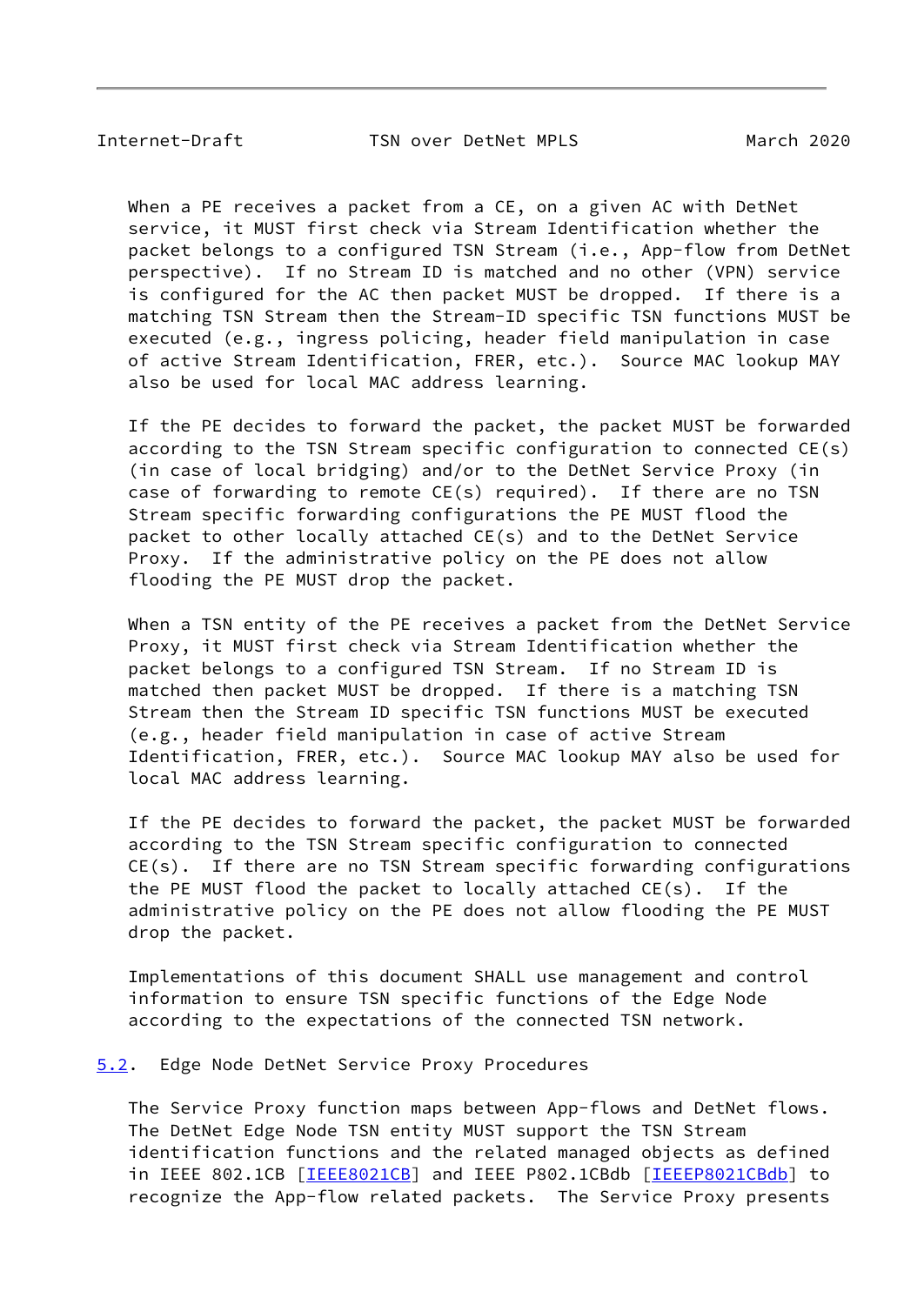TSN Streams as an App-flow to a DetNet Flow.

Varga, et al. Expires September 7, 2020 [Page 9]

<span id="page-10-0"></span>Internet-Draft TSN over DetNet MPLS March 2020

 When a DetNet Service Proxy receives a packet from the TSN Entity it MUST check whether such an App-flow is present in its mapping table. If present it associates the internal DetNet flow-ID to the packet and MUST forward it to the DetNet Service and Forwarding sub-layers. If no matching statement is present it MUST drop the packet.

 When a DetNet Service Proxy receives a packet from the DetNet Service and Forwarding sub-layers it MUST be forwarded to the Edge Node TSN Entity.

 Implementations of this document SHALL use management and control information to map a TSN Stream to a DetNet flow. N:1 mapping (aggregating multiple TSN Streams in a single DetNet flow) SHALL be supported. The management or control function that provisions flow mapping SHALL ensure that adequate resources are allocated and configured to provide proper service requirements of the mapped flows.

 Due to the (intentional) similarities of the DetNet PREOF and TSN FRER functions service protection function interworking is possible between the TSN and the DetNet domains. Such service protection interworking scenarios MAY require to copy sequence number fields from TSN (L2) to PW (MPLS) encapsulation. However, such interworking is out-of-scope in this document and left for further study.

 A MPLS DetNet flow is configured to carry any number of TSN flows. The DetNet flow specific bandwidth profile SHOULD match the required bandwidth of the App-flow aggregate.

<span id="page-10-1"></span>[5.3](#page-10-1). Edge Node DetNet Service and Forwarding Sub-Layer Procedures

In the design of [\[I-D.ietf-detnet-mpls](#page-13-6)] an MPLS service label (the S-Label), similar to a pseudowire (PW) label [\[RFC3985](https://datatracker.ietf.org/doc/pdf/rfc3985)], is used to identify both the DetNet flow identity and the payload MPLS payload type. The DetNet sequence number is carried in the DetNet Control word (d-CW) which carries the Data/OAM discriminator as well. In [\[I-D.ietf-detnet-mpls](#page-13-6)] two sequence number sizes are supported: a 16 bit sequence number and a 28 bit sequence number.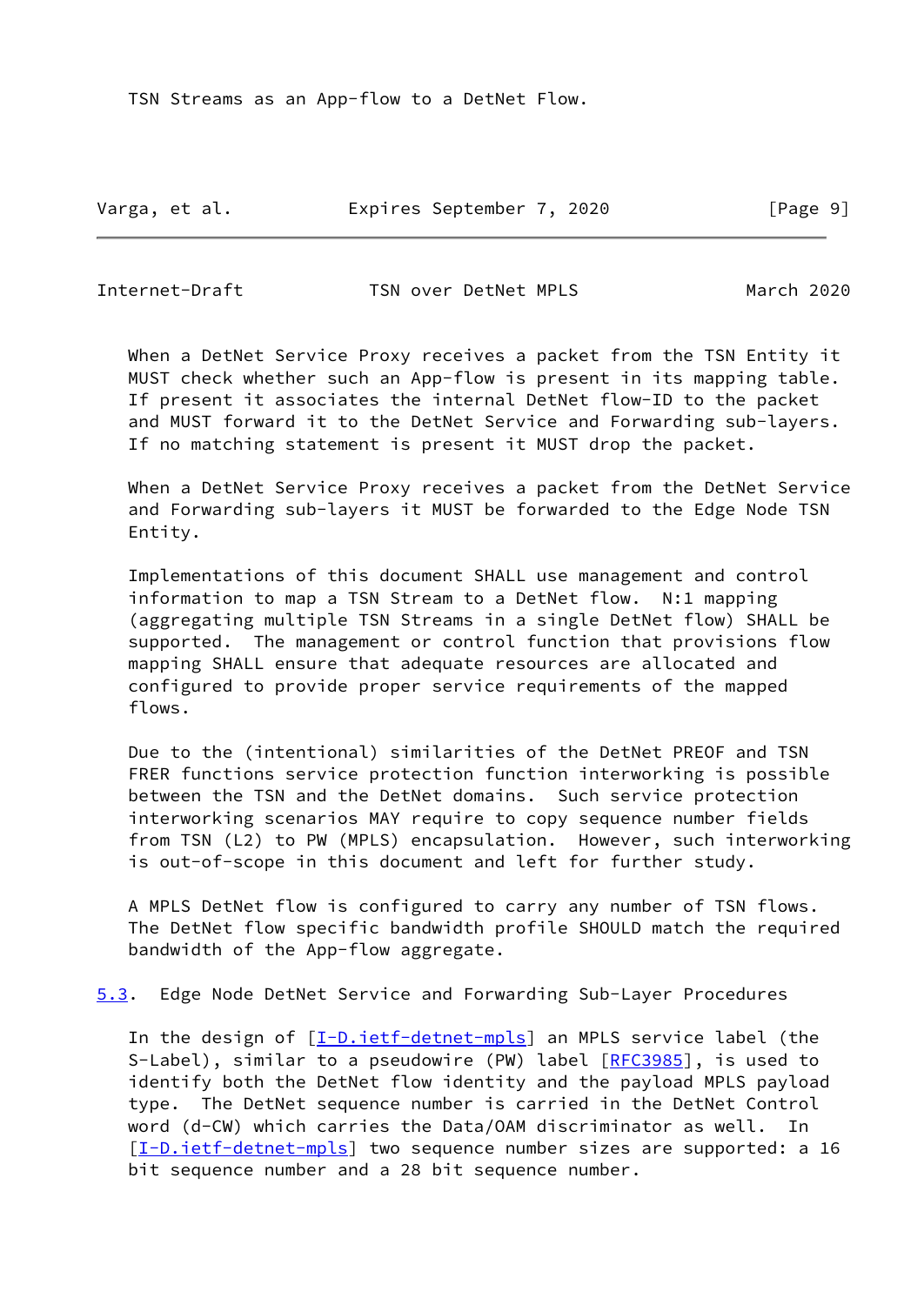PREOF functions and the provided service recovery is available only within the DetNet domain as the DetNet flow-ID and the DetNet sequence number are not valid outside the DetNet network. MPLS (DetNet) Edge node terminates all related information elements encoded in the MPLS labels.

 The LSP used to forward the DetNet packet may be of any type (MPLS- LDP, MPLS-TE, MPLS-TP [[RFC5921](https://datatracker.ietf.org/doc/pdf/rfc5921)], or MPLS-SR [\[RFC8660](https://datatracker.ietf.org/doc/pdf/rfc8660)]). The LSP

Varga, et al. Expires September 7, 2020 [Page 10]

<span id="page-11-1"></span>Internet-Draft TSN over DetNet MPLS March 2020

 (F-Label) label and/or the S-Label may be used to indicate the queue processing as well as the forwarding parameters.

 When a PE receives a packet from the Service Proxy function it MUST add to the packet the DetNet flow-ID specific S-label and create a d-CW. The PE MUST forward the packet according to the configured DetNet Service and Forwarding sub-layer rules to other PE nodes.

 When a PE receives an MPLS packet from a remote PE, then, after processing the MPLS label stack, if the top MPLS label ends up being a DetNet S-label that was advertised by this node, then the PE MUST forward the packet according to the configured DetNet Service and Forwarding sub-layer rules to other PE nodes or via the Detnet Service Proxy function towards locally connected CE(s).

 For further details on DetNet Service and Forwarding sub-layers see [\[I-D.ietf-detnet-mpls](#page-13-6)].

<span id="page-11-0"></span>[6](#page-11-0). Controller Plane (Management and Control) Considerations

 TSN Stream(s) to DetNet flow mapping related information are required only for the service proxy function of MPLS (DetNet) Edge nodes. From the Data Plane perspective there is no practical difference based on the origin of flow mapping related information (management plane or control plane).

 MPLS DetNet Edge nodes are member of both the DetNet domain and the connected TSN network. From the TSN network perspective the MPLS (DetNet) Edge node has a "TSN relay node" role, so TSN specific management and control plane functionalities must be implemented. There are many similarities in the management plane techniques used in DetNet and TSN, but that is not the case for the control plane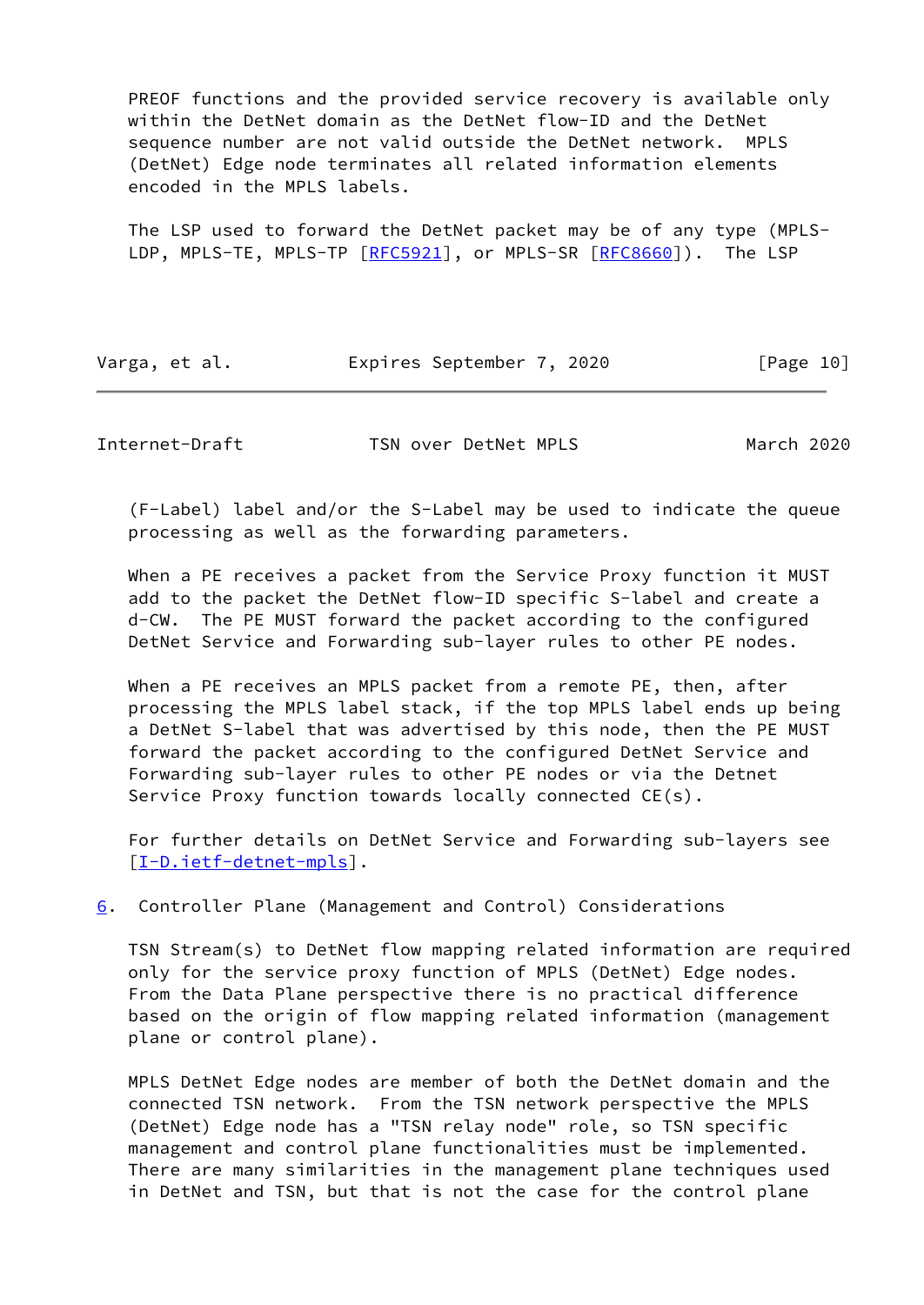protocols. For example, RSVP-TE and MSRP behaves differently. Therefore management and control plane design is an important aspect of scenarios, where mapping between DetNet and TSN is required.

 Note that, as the DetNet network is just a portion of the end to end TSN path (i.e., single hop from Ethernet perspective), some parameters (e.g., delay) may differ significantly. Since there is no interworking function the bandwidth of DetNet network is assumed to be set large enough to handle all TSN Flows it will support. At the egress of the Detnet Domain the MPLS headers are stripped and the TSN flow continues on as a normal TSN flow.

 In order to use a DetNet network to interconnect TSN segments, TSN specific information must be converted to DetNet domain specific ones. TSN Stream ID(s) and stream(s) related parameters/requirements

| Varga, et al. | Expires September 7, 2020 | [Page 11] |
|---------------|---------------------------|-----------|
|               |                           |           |

<span id="page-12-0"></span>Internet-Draft TSN over DetNet MPLS March 2020

 must be converted to a DetNet flow-ID and flow related parameters/ requirements.

 In some case it may be challenging to determine some egress node related information. For example, it may be not trivial to locate the egress point/interface of a TSN Streams with a multicast destination MAC address. Such scenarios may require interaction between control and management plane functions and between DetNet and TSN domains.

 Mapping between DetNet flow identifiers and TSN Stream identifiers, if not provided explicitly, can be done by the service proxy function of an MPLS (DetNet) Edge node locally based on information provided for configuration of the TSN Stream identification functions (e.g., Mask-and-Match Stream identification).

 Triggering the setup/modification of a DetNet flow in the DetNet network is an example where management and/or control plane interactions are required between the DetNet and the TSN network.

 Configuration of TSN specific functions (e.g., FRER) inside the TSN network is a TSN domain specific decision and may not be visible in the DetNet domain. Service protection interworking scenarios are left for further study.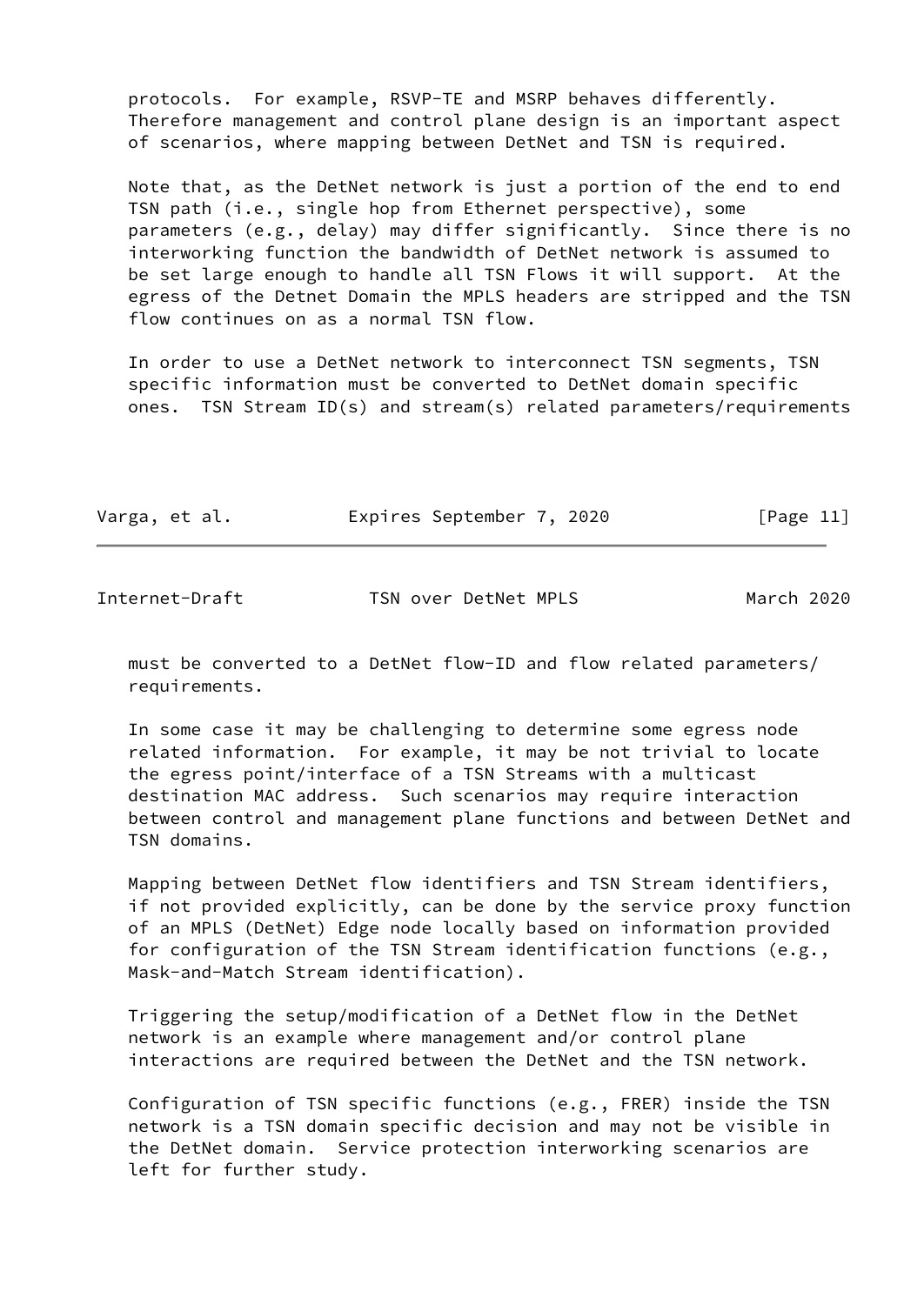### <span id="page-13-0"></span>[7](#page-13-0). Security Considerations

 Security considerations for DetNet are described in detail in [\[I-D.ietf-detnet-security](#page-14-6)]. General security considerations are described in [\[RFC8655](https://datatracker.ietf.org/doc/pdf/rfc8655)]. DetNet MPLS data plane specific considerations are summarized in [\[I-D.ietf-detnet-mpls](#page-13-6)]. The primary considerations for the data plane is to maintain integrity of data and delivery of the associated DetNet service traversing the DetNet network. Application flows can be protected through whatever means is provided by the underlying technology. For example, encryption may be used, such as that provided by IPSec [\[RFC4301](https://datatracker.ietf.org/doc/pdf/rfc4301)] for IP flows and/or by an underlying sub-net using MACSec [\[IEEE802.1AE-2018](#page-14-7)] for IP over Ethernet (Layer-2) flows.

<span id="page-13-1"></span>[8](#page-13-1). IANA Considerations

This document makes no IANA requests.

<span id="page-13-2"></span>[9](#page-13-2). Acknowledgements

 The authors wish to thank Norman Finn, Lou Berger, Craig Gunther, Christophe Mangin and Jouni Korhonen for their various contributions to this work.

<span id="page-13-5"></span><span id="page-13-4"></span><span id="page-13-3"></span>

| Varga, et al.  | Expires September 7, 2020                                                                                                                                                                                        | [Page 12]  |
|----------------|------------------------------------------------------------------------------------------------------------------------------------------------------------------------------------------------------------------|------------|
| Internet-Draft | TSN over DetNet MPLS                                                                                                                                                                                             | March 2020 |
| 10. References |                                                                                                                                                                                                                  |            |
|                | 10.1. Normative References                                                                                                                                                                                       |            |
|                | [I-D.ietf-detnet-mpls]<br>Varga, B., Farkas, J., Berger, L., Fedyk, D., Malis, A.,<br>Bryant, S., and J. Korhonen, "DetNet Data Plane: MPLS",<br>draft-ietf-detnet-mpls-05 (work in progress), February<br>2020. |            |
|                | [RFC2119] Bradner, S., "Key words for use in RFCs to Indicate<br>Requirement Levels", BCP 14, RFC 2119,<br>DOI 10.17487/RFC2119, March 1997,                                                                     |            |

<span id="page-13-6"></span><[https://www.rfc-editor.org/info/rfc2119>](https://www.rfc-editor.org/info/rfc2119).

 [RFC3031] Rosen, E., Viswanathan, A., and R. Callon, "Multiprotocol Label Switching Architecture", [RFC 3031](https://datatracker.ietf.org/doc/pdf/rfc3031), DOI 10.17487/RFC3031, January 2001,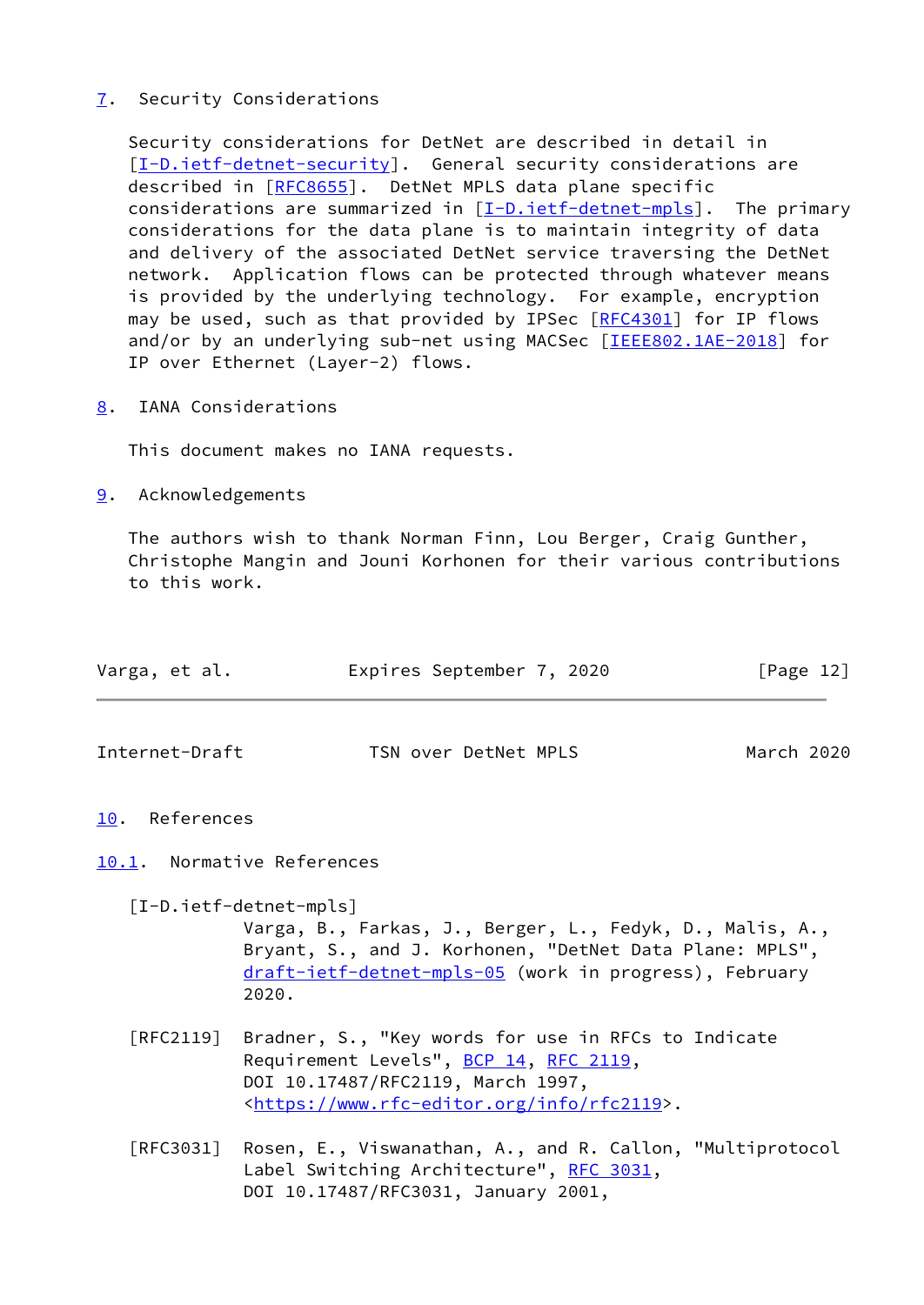<[https://www.rfc-editor.org/info/rfc3031>](https://www.rfc-editor.org/info/rfc3031).

[RFC8174] Leiba, B., "Ambiguity of Uppercase vs Lowercase in [RFC](https://datatracker.ietf.org/doc/pdf/rfc2119) [2119](https://datatracker.ietf.org/doc/pdf/rfc2119) Key Words", [BCP 14](https://datatracker.ietf.org/doc/pdf/bcp14), [RFC 8174,](https://datatracker.ietf.org/doc/pdf/rfc8174) DOI 10.17487/RFC8174, May 2017, [<https://www.rfc-editor.org/info/rfc8174](https://www.rfc-editor.org/info/rfc8174)>.

### <span id="page-14-0"></span>[10.2](#page-14-0). Informative References

<span id="page-14-2"></span>[I-D.ietf-detnet-data-plane-framework]

 Varga, B., Farkas, J., Berger, L., Malis, A., and S. Bryant, "DetNet Data Plane Framework", [draft-ietf-detnet](https://datatracker.ietf.org/doc/pdf/draft-ietf-detnet-data-plane-framework-04) [data-plane-framework-04](https://datatracker.ietf.org/doc/pdf/draft-ietf-detnet-data-plane-framework-04) (work in progress), February 2020.

<span id="page-14-6"></span>[I-D.ietf-detnet-security]

 Mizrahi, T., Grossman, E., Hacker, A., Das, S., Dowdell, J., Austad, H., and N. Finn, "Deterministic Networking (DetNet) Security Considerations", [draft-ietf-detnet](https://datatracker.ietf.org/doc/pdf/draft-ietf-detnet-security-08) [security-08](https://datatracker.ietf.org/doc/pdf/draft-ietf-detnet-security-08) (work in progress), February 2020.

<span id="page-14-7"></span>[IEEE802.1AE-2018]

 IEEE Standards Association, "IEEE Std 802.1AE-2018 MAC Security (MACsec)", 2018, <[https://ieeexplore.ieee.org/document/8585421>](https://ieeexplore.ieee.org/document/8585421).

<span id="page-14-4"></span>[IEEE8021CB]

 Finn, N., "Draft Standard for Local and metropolitan area networks - Seamless Redundancy", IEEE P802.1CB /D2.1 P802.1CB, December 2015, <[http://www.ieee802.org/1/files/private/cb-drafts/d2/802-](http://www.ieee802.org/1/files/private/cb-drafts/d2/802-1CB-d2-1.pdf) [1CB-d2-1.pdf>](http://www.ieee802.org/1/files/private/cb-drafts/d2/802-1CB-d2-1.pdf).

Varga, et al. **Expires September 7, 2020** [Page 13]

<span id="page-14-1"></span>Internet-Draft TSN over DetNet MPLS March 2020

<span id="page-14-3"></span>[IEEE8021Q]

 IEEE 802.1, "Standard for Local and metropolitan area networks--Bridges and Bridged Networks (IEEE Std 802.1Q- 2014)", 2014, [<http://standards.ieee.org/about/get/](http://standards.ieee.org/about/get/)>.

<span id="page-14-5"></span>[IEEEP8021CBdb]

 Mangin, C., "Extended Stream identification functions", IEEE P802.1CBdb /D0.2 P802.1CBdb, August 2019, <[http://www.ieee802.org/1/files/private/cb-drafts/d2/802-](http://www.ieee802.org/1/files/private/cb-drafts/d2/802-1CB-d2-1.pdf)  $1CB-d2-1.pdf$ .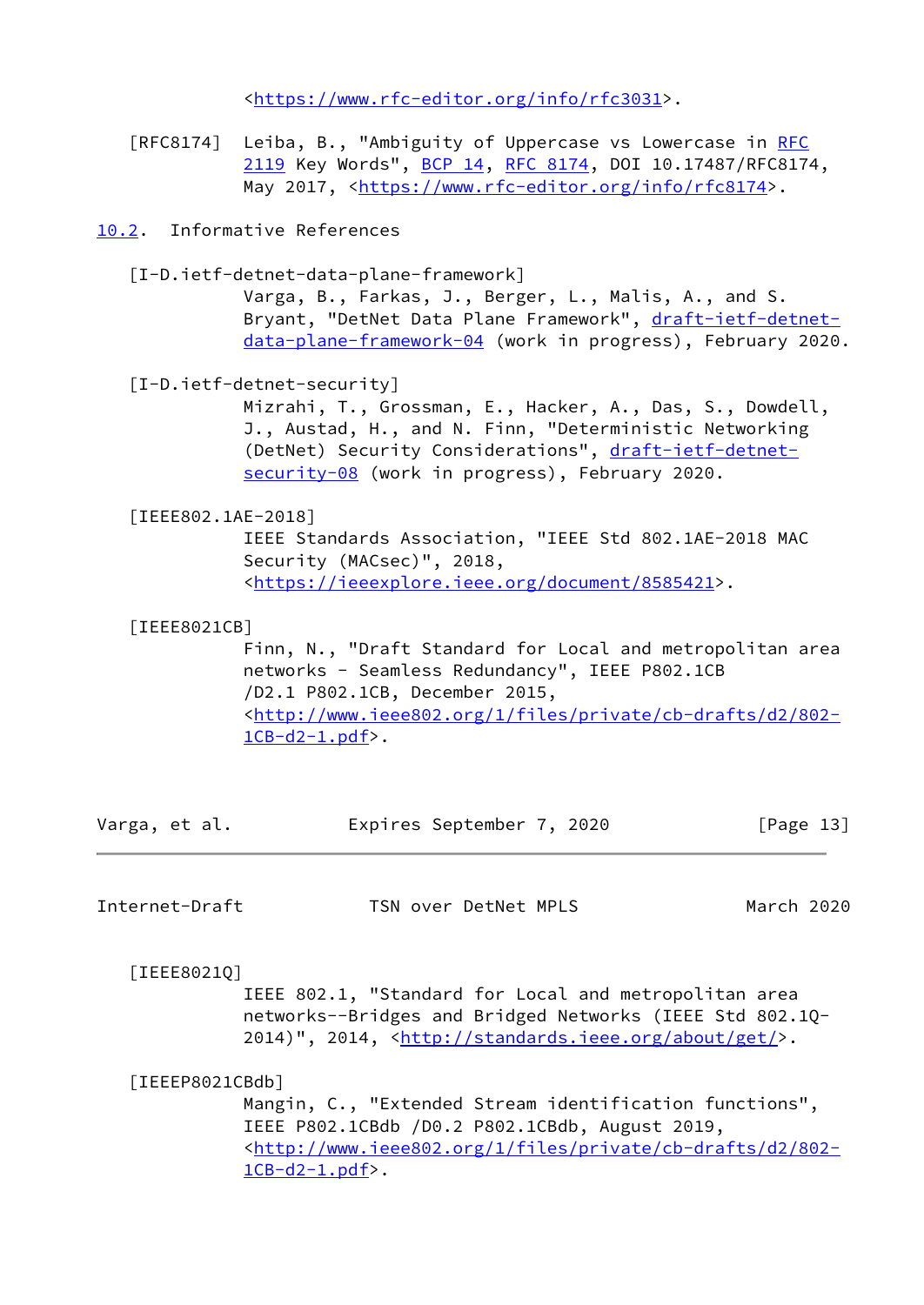- [RFC3985] Bryant, S., Ed. and P. Pate, Ed., "Pseudo Wire Emulation Edge-to-Edge (PWE3) Architecture", [RFC 3985](https://datatracker.ietf.org/doc/pdf/rfc3985), DOI 10.17487/RFC3985, March 2005, <[https://www.rfc-editor.org/info/rfc3985>](https://www.rfc-editor.org/info/rfc3985).
- [RFC4301] Kent, S. and K. Seo, "Security Architecture for the Internet Protocol", [RFC 4301,](https://datatracker.ietf.org/doc/pdf/rfc4301) DOI 10.17487/RFC4301, December 2005, <<https://www.rfc-editor.org/info/rfc4301>>.
- [RFC5921] Bocci, M., Ed., Bryant, S., Ed., Frost, D., Ed., Levrau, L., and L. Berger, "A Framework for MPLS in Transport Networks", [RFC 5921](https://datatracker.ietf.org/doc/pdf/rfc5921), DOI 10.17487/RFC5921, July 2010, <[https://www.rfc-editor.org/info/rfc5921>](https://www.rfc-editor.org/info/rfc5921).
- [RFC8655] Finn, N., Thubert, P., Varga, B., and J. Farkas, "Deterministic Networking Architecture", [RFC 8655,](https://datatracker.ietf.org/doc/pdf/rfc8655) DOI 10.17487/RFC8655, October 2019, <[https://www.rfc-editor.org/info/rfc8655>](https://www.rfc-editor.org/info/rfc8655).
- [RFC8660] Bashandy, A., Ed., Filsfils, C., Ed., Previdi, S., Decraene, B., Litkowski, S., and R. Shakir, "Segment Routing with the MPLS Data Plane", [RFC 8660](https://datatracker.ietf.org/doc/pdf/rfc8660), DOI 10.17487/RFC8660, December 2019, <[https://www.rfc-editor.org/info/rfc8660>](https://www.rfc-editor.org/info/rfc8660).

Authors' Addresses

 Balazs Varga (editor) Ericsson Magyar Tudosok krt. 11. Budapest 1117 Hungary

Email: balazs.a.varga@ericsson.com

| Varga, et al. | Expires September 7, 2020 |  | [Page 14] |
|---------------|---------------------------|--|-----------|
|               |                           |  |           |

| Internet-Draft | TSN over DetNet MPLS | March 2020 |
|----------------|----------------------|------------|
|                |                      |            |

 Janos Farkas Ericsson Magyar Tudosok krt. 11. Budapest 1117